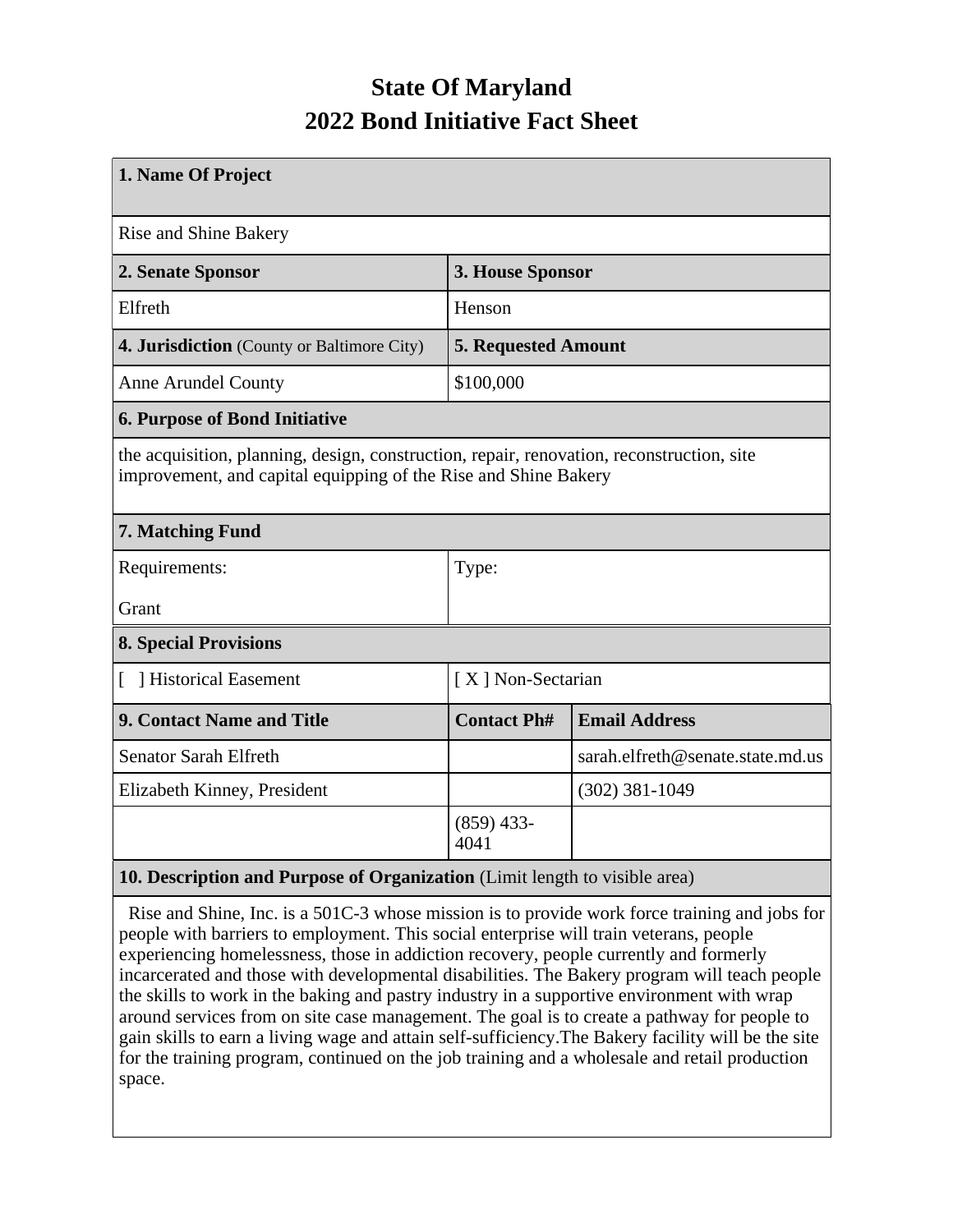## **11. Description and Purpose of Project** (Limit length to visible area)

The Baking training program will be 15 weeks with seven levels of hard skills modules. AAWDC will provide the soft skills training during that time period. We will serve approximately 45 people per year with 15 people in each class. Graduates will be eligible for an internal pipeline of employment or will work with our employment resources staff to find employment outside Rise and Shine. A 10-12,000 square foot facility is needed to accommodate these uses with dedicated areas for classroom, administration and production.We are partnering with AAMC, BWMC, AACC, Maryland Live and the Naval Academy to buy products from us at wholesale, underwriting a sustainable operating budget for the entire non-profit.

*Round all amounts to the nearest \$1,000. The totals in Items 12 (Estimated Capital Costs) and 13 (Proposed Funding Sources) must match. The proposed funding sources must not include the value of real property unless an equivalent value is shown under Estimated Capital Costs.*

| <b>12. Estimated Capital Costs</b>                                     |             |  |  |  |  |  |
|------------------------------------------------------------------------|-------------|--|--|--|--|--|
| <b>Acquisition</b>                                                     | \$2,800,000 |  |  |  |  |  |
| <b>Design</b>                                                          | \$20,000    |  |  |  |  |  |
| <b>Construction</b>                                                    | \$100,000   |  |  |  |  |  |
| <b>Equipment</b>                                                       | \$1,000,000 |  |  |  |  |  |
| <b>Total</b>                                                           | \$3,920,000 |  |  |  |  |  |
| 13. Proposed Funding Sources - (List all funding sources and amounts.) |             |  |  |  |  |  |
| <b>DHCD</b> Neighborhood Revitalization (Legacy grant)                 | \$250,000   |  |  |  |  |  |
| Foundations (Weinberg, Bank of America)                                | \$600,000   |  |  |  |  |  |
| Foundations (Walmart, France-Merrick, Frohring)                        | \$525,000   |  |  |  |  |  |
| <b>Anne Arundel County</b>                                             | \$50,000    |  |  |  |  |  |
| City of Annapolis                                                      | \$25,000    |  |  |  |  |  |
| Maryland Live                                                          | \$30,000    |  |  |  |  |  |
| <b>In-kind Donations</b>                                               | \$490,000   |  |  |  |  |  |
| <b>Corporate Partnerships</b>                                          | \$450,000   |  |  |  |  |  |
| <b>Individual Donations</b>                                            | \$500,000   |  |  |  |  |  |
| <b>Federal Workforce Training Grants</b>                               | \$250,000   |  |  |  |  |  |
| <b>State of Maryland</b>                                               | \$750,000   |  |  |  |  |  |
| <b>Total</b>                                                           | \$3,920,000 |  |  |  |  |  |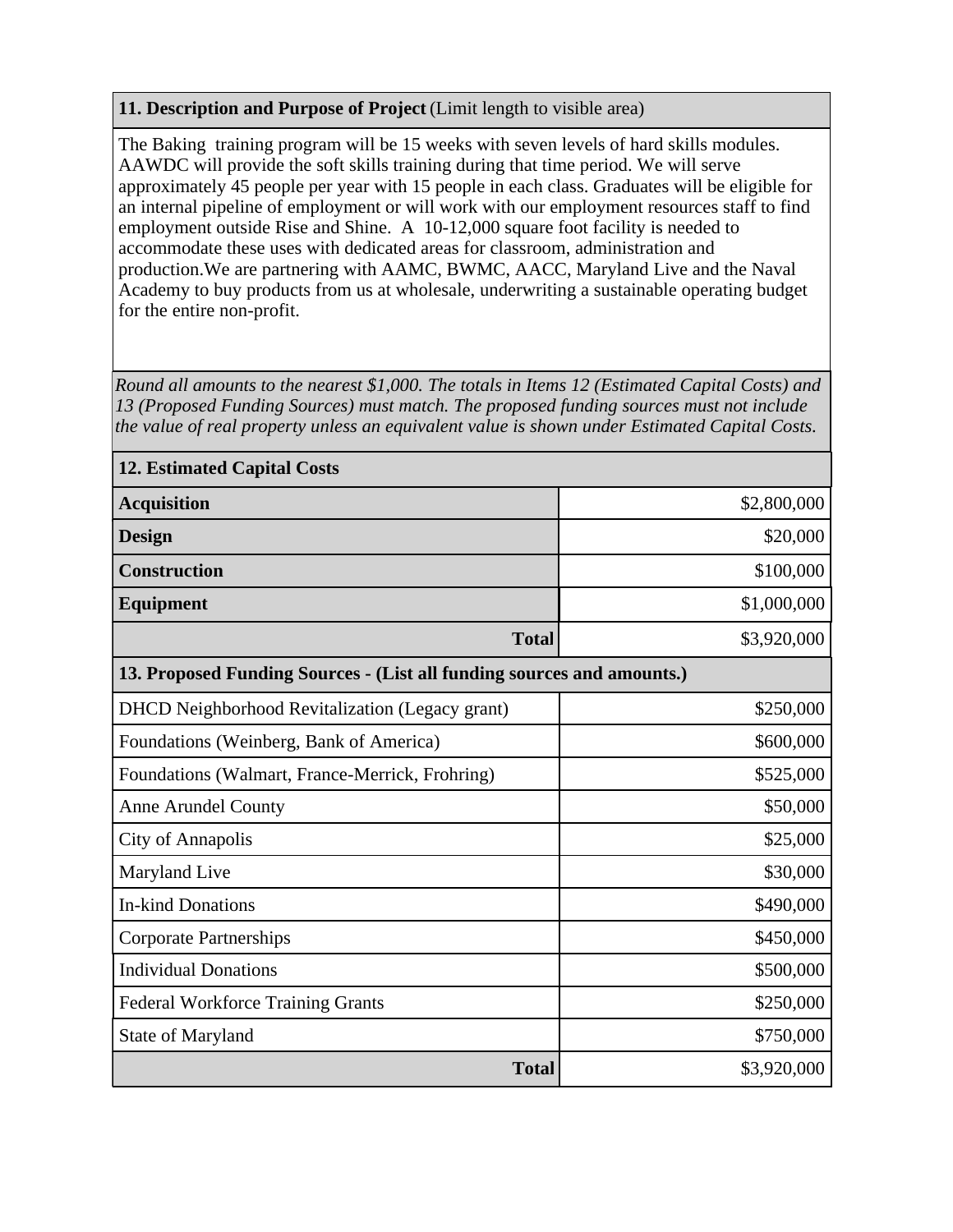| 14. Project Schedule (Enter a date or one of the following in each box. N/A, TBD or Complete) |              |                  |                    |                                                                                  |                                              |                                                                   |             |                                                                                              |  |  |
|-----------------------------------------------------------------------------------------------|--------------|------------------|--------------------|----------------------------------------------------------------------------------|----------------------------------------------|-------------------------------------------------------------------|-------------|----------------------------------------------------------------------------------------------|--|--|
| <b>Begin Design</b>                                                                           |              |                  |                    | <b>Complete Design</b>                                                           |                                              | <b>Begin Construction</b>                                         |             | <b>Complete Construction</b>                                                                 |  |  |
|                                                                                               |              |                  |                    |                                                                                  |                                              |                                                                   |             |                                                                                              |  |  |
| <b>15. Total Private Funds</b><br>and Pledges Raised                                          |              |                  |                    | 16. Current Number of<br><b>People Served Annually at</b><br><b>Project Site</b> |                                              |                                                                   |             | 17. Number of People to be<br><b>Served Annually After the</b><br><b>Project is Complete</b> |  |  |
|                                                                                               |              |                  |                    |                                                                                  |                                              |                                                                   | 45 per year |                                                                                              |  |  |
|                                                                                               |              |                  |                    |                                                                                  |                                              | 18. Other State Capital Grants to Recipients in the Past 15 Years |             |                                                                                              |  |  |
| <b>Legislative Session</b>                                                                    |              |                  |                    | <b>Amount</b>                                                                    |                                              | <b>Purpose</b>                                                    |             |                                                                                              |  |  |
|                                                                                               |              |                  |                    |                                                                                  |                                              |                                                                   |             |                                                                                              |  |  |
|                                                                                               |              |                  |                    |                                                                                  |                                              |                                                                   |             |                                                                                              |  |  |
|                                                                                               |              |                  |                    |                                                                                  |                                              |                                                                   |             |                                                                                              |  |  |
|                                                                                               |              |                  |                    |                                                                                  |                                              |                                                                   |             |                                                                                              |  |  |
| 19. Legal Name and Address of Grantee                                                         |              |                  |                    |                                                                                  | <b>Project Address (If Different)</b>        |                                                                   |             |                                                                                              |  |  |
| Rise and Shine Inc.                                                                           |              |                  |                    |                                                                                  | 1821 George Avenue, Annapolis, MD 21401      |                                                                   |             |                                                                                              |  |  |
| 20. Legislative District in<br>30A - Anne Arundel County<br><b>Which Project is Located</b>   |              |                  |                    |                                                                                  |                                              |                                                                   |             |                                                                                              |  |  |
| 21. Legal Status of Grantee (Please Check One)                                                |              |                  |                    |                                                                                  |                                              |                                                                   |             |                                                                                              |  |  |
| <b>Local Govt.</b>                                                                            |              |                  | <b>For Profit</b>  |                                                                                  | <b>Non Profit</b>                            |                                                                   | Federal     |                                                                                              |  |  |
| $\begin{bmatrix} 1 \end{bmatrix}$                                                             |              |                  | $\lceil \; \rceil$ |                                                                                  | [X]                                          | $\lceil \; \rceil$                                                |             |                                                                                              |  |  |
| 22. Grantee Legal Representative                                                              |              |                  |                    |                                                                                  |                                              | 23. If Match Includes Real Property:                              |             |                                                                                              |  |  |
| Name:                                                                                         |              | Elizabeth Kinney |                    |                                                                                  | <b>Has An Appraisal</b><br><b>Been Done?</b> |                                                                   | Yes/No      |                                                                                              |  |  |
| <b>Phone:</b>                                                                                 | 302-381-1049 |                  |                    |                                                                                  |                                              | N <sub>o</sub>                                                    |             |                                                                                              |  |  |
| <b>Address:</b>                                                                               |              |                  |                    |                                                                                  | If Yes, List Appraisal Dates and Value       |                                                                   |             |                                                                                              |  |  |
| 941 Melvin Road<br>Annapolis, Maryland 21403                                                  |              |                  |                    |                                                                                  |                                              |                                                                   |             |                                                                                              |  |  |
|                                                                                               |              |                  |                    |                                                                                  |                                              |                                                                   |             |                                                                                              |  |  |
|                                                                                               |              |                  |                    |                                                                                  |                                              |                                                                   |             |                                                                                              |  |  |
|                                                                                               |              |                  |                    |                                                                                  |                                              |                                                                   |             |                                                                                              |  |  |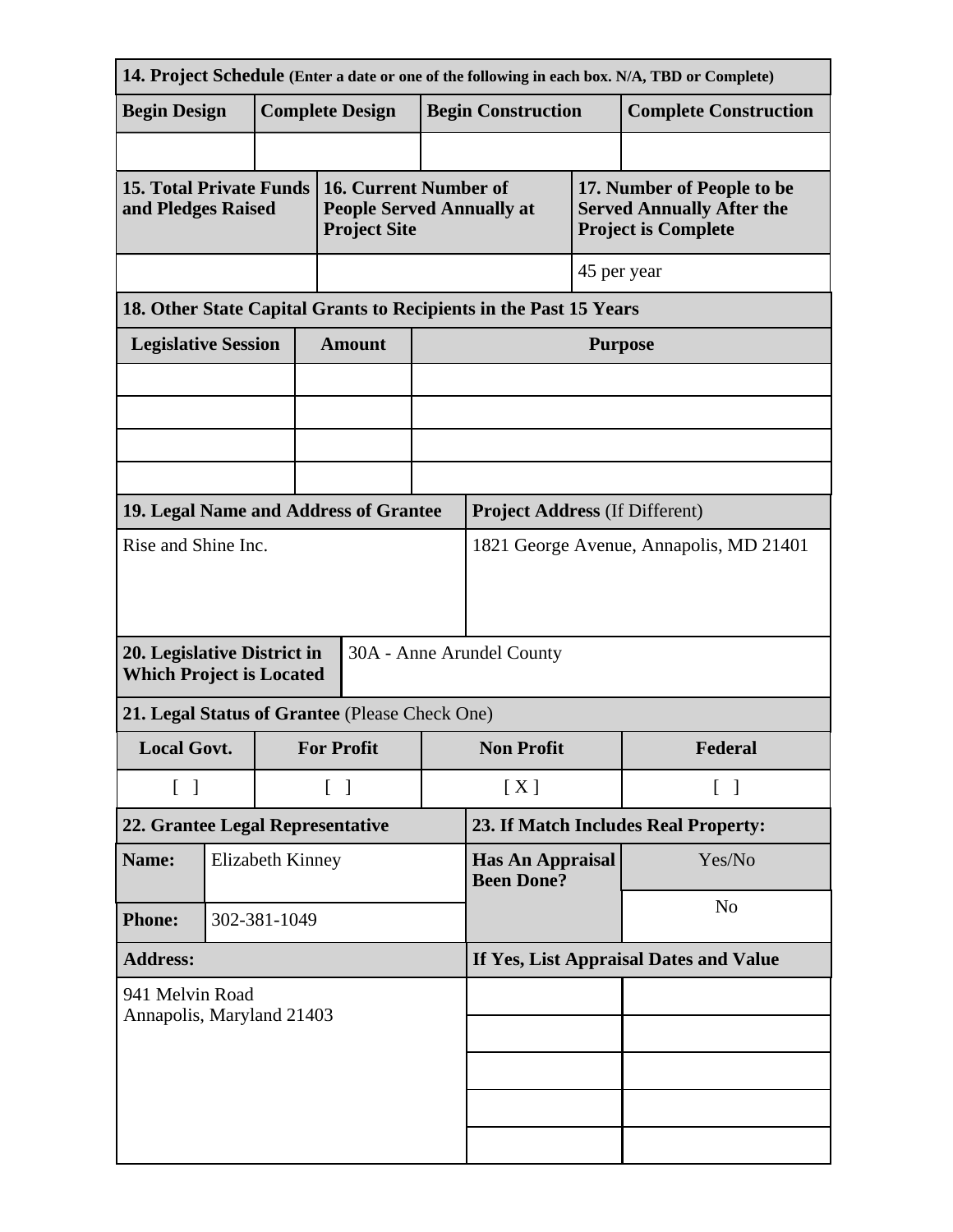| 24. Impact of Project on Staffing and Operating Cost at Project Site                         |                                                                                      |                          |                                           |                                             |        |  |  |  |
|----------------------------------------------------------------------------------------------|--------------------------------------------------------------------------------------|--------------------------|-------------------------------------------|---------------------------------------------|--------|--|--|--|
| Current # of<br><b>Employees</b>                                                             | Projected # of<br><b>Employees</b>                                                   |                          | <b>Current Operating</b><br><b>Budget</b> | <b>Projected Operating</b><br><b>Budget</b> |        |  |  |  |
| $\overline{0}$                                                                               |                                                                                      |                          |                                           |                                             |        |  |  |  |
| 25. Ownership of Property (Info Requested by Treasurer's Office for bond purposes)           |                                                                                      |                          |                                           |                                             |        |  |  |  |
| A. Will the grantee own or lease (pick one) the property to be improved?<br>Own              |                                                                                      |                          |                                           |                                             |        |  |  |  |
| B. If owned, does the grantee plan to sell within 15 years?<br>N <sub>o</sub>                |                                                                                      |                          |                                           |                                             |        |  |  |  |
| C. Does the grantee intend to lease any portion of the property to others?<br>N <sub>o</sub> |                                                                                      |                          |                                           |                                             |        |  |  |  |
|                                                                                              | D. If property is owned by grantee any space is to be leased, provide the following: |                          |                                           |                                             |        |  |  |  |
|                                                                                              | <b>Lessee</b>                                                                        | <b>Terms</b> of<br>Lease | Cost<br><b>Covered</b><br>by Lease        | <b>Square</b><br>Footage<br><b>Leased</b>   |        |  |  |  |
|                                                                                              | Rise and Shine Inc.                                                                  |                          |                                           |                                             | 12,000 |  |  |  |
|                                                                                              |                                                                                      |                          |                                           |                                             |        |  |  |  |
|                                                                                              |                                                                                      |                          |                                           |                                             |        |  |  |  |
|                                                                                              |                                                                                      |                          |                                           |                                             |        |  |  |  |
|                                                                                              |                                                                                      |                          |                                           |                                             |        |  |  |  |
|                                                                                              |                                                                                      |                          |                                           |                                             |        |  |  |  |
|                                                                                              | E. If property is leased by grantee - Provide the following:                         |                          |                                           |                                             |        |  |  |  |
| <b>Name of Leaser</b>                                                                        |                                                                                      |                          | <b>Length of</b><br>Lease                 | <b>Options to Renew</b>                     |        |  |  |  |
|                                                                                              |                                                                                      |                          |                                           |                                             |        |  |  |  |
|                                                                                              |                                                                                      |                          |                                           |                                             |        |  |  |  |
|                                                                                              |                                                                                      |                          |                                           |                                             |        |  |  |  |
|                                                                                              |                                                                                      |                          |                                           |                                             |        |  |  |  |
|                                                                                              |                                                                                      |                          |                                           |                                             |        |  |  |  |
|                                                                                              |                                                                                      |                          |                                           |                                             |        |  |  |  |
| <b>26. Building Square Footage:</b>                                                          |                                                                                      |                          |                                           |                                             |        |  |  |  |
|                                                                                              | <b>Current Space GSF</b><br>12,000                                                   |                          |                                           |                                             |        |  |  |  |
| <b>Space to be Renovated GSF</b>                                                             |                                                                                      |                          |                                           |                                             |        |  |  |  |
| <b>New GSF</b>                                                                               |                                                                                      |                          |                                           |                                             |        |  |  |  |